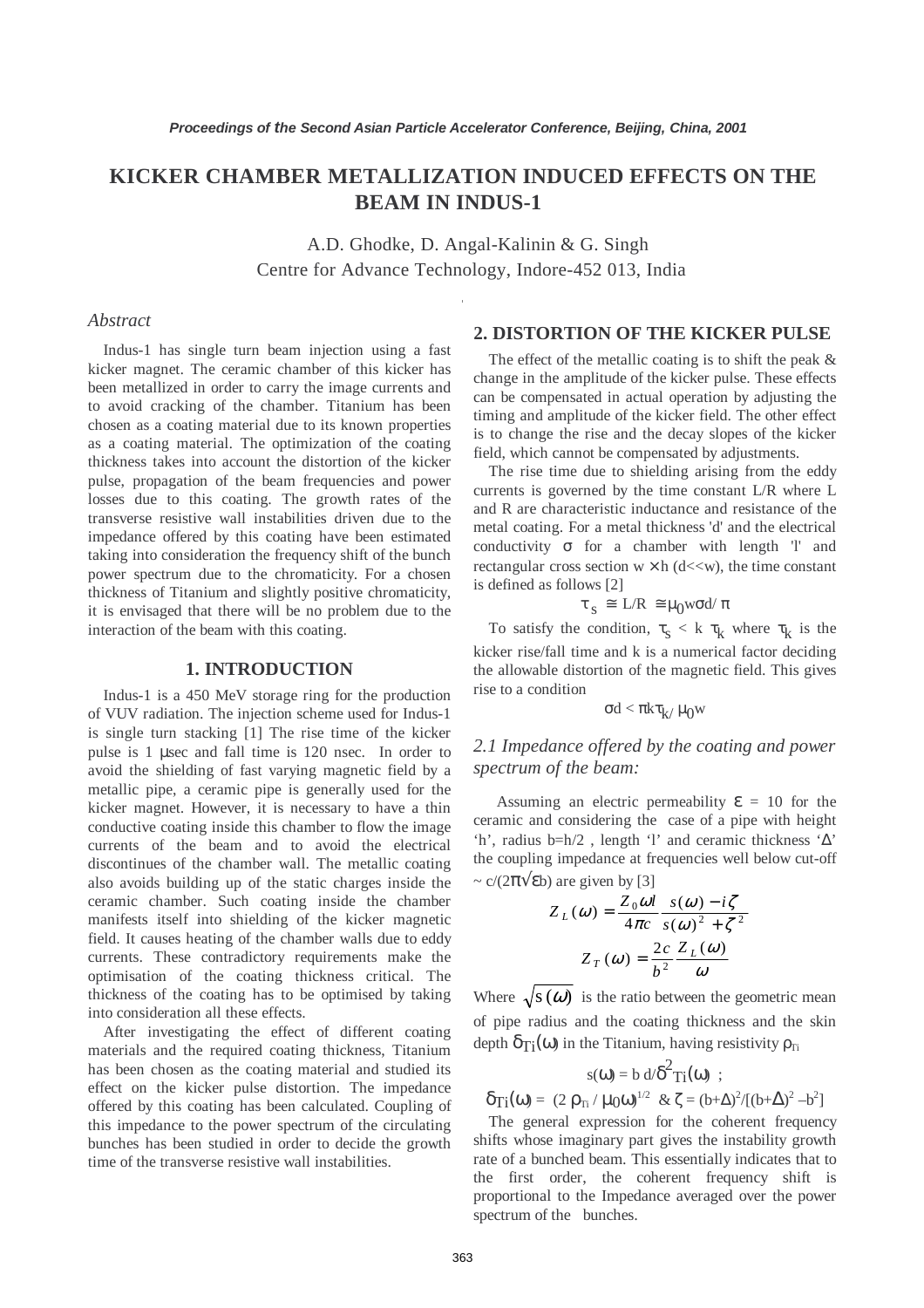The bunch mode frequencies  $\omega_p = (pk_b + s + v_{10} + av_{s0})\omega_b$ , contains the harmonics of the revolution frequency, the betatron oscillation frequency and the synchrotron oscillation frequency, in addition, because the momentum dependence of the of betatron tune, the entire spectrum is shifted by chromatic frequency  $\omega = \xi \omega_0 / \eta$ . Where  $\xi$  is the chromaticity,  $\omega_0$  revolution frequency and η is the frequency slippage factor of the ring. Although the mode spectrum is rather complicated, normally one has to worry about the rigid bunch mode a=0 and few lowest order a=1,a=2 etc head-tail modes due to their high growth rates.

The Effective Transverse Impedance for total bunch length  $L = 4\sigma_s$  is defined as

$$
(Z_T)_{\text{eff}}^{(s,a)} = \frac{\sum_{p=-\infty}^{p=\infty} Z_T(\omega_p) h_{|a|}(\omega_p - \omega_\xi)}{\sum_{p=-\infty}^{p=\infty} h_{|a|}(\omega_p - \omega_\xi)}
$$

Where  $h_a(\omega)$  denotes the mode power spectrum and, for Gaussian bunches it is given by

$$
h_a(\omega) = \frac{(\omega \sigma_\tau)^{2a}}{\Gamma(a + \frac{1}{2})} \exp\left[-(\omega \sigma_\tau)^2\right]
$$

$$
\Delta Q_T^{(s,a)} = \frac{-iI_b R}{|a|+1} \frac{\beta_{av} (Z_T)_{\text{eff}}^{(s,a)}}{2(E/e)L}
$$

From the above equation, the imaginary part of effective impedance is responsible for real coherent tune shift and can lead to the collective instability owing to the mode coupling or to the loss of Landau damping. While the real part of the effective impedance is related to the instability rise time.

The Coherent effect includes the parasitic losses, associated with the real part of the longitudinal coupling impedance  $Z_L$ , and complex tune shifts of beam oscillation modes. For Gaussian bunches, with r.m.s. Bunch lengths  $\sigma_s = c \sigma_{\tau}$ , the power dissipated by the wall currents in impedance with resistive component  $Re[Z<sub>L</sub>(ω)]$  is

$$
P = 2k_b I_b^2 \sum_{p=0}^{p=\infty} \text{Re}[Z_L(p\omega_0)] \exp[-(p\omega_0 \sigma_\tau)^2]
$$

Where  $k_b$  is the number of bunches,  $I_b$  is the bunch current and  $\omega_0$  is the angular revolution frequency around the ring.

#### *2.2 Power loss due to eddy current heating*

The instantaneous power dissipated in a resistive loop of length 'l', width 'w', height 'h' and thickness 'd' is given by [4]  $P = B^2 \omega^2 lh / 2R_{sq}$ , where R<sub>sq</sub>= $\rho/d$ , is the surface resistivity of the coating in  $\Omega$ /square

 Indus-1 kicker pulse can be expressed as,  $B=B_0 \sin (\omega t)$ ,  $0 \le t \le t_0 \& B=B_0 e^{-(t-t_0)/\tau}$ ,  $t_0 \le t \le t_1$ The time-averaged power dissipated in the resistive loop of length 'l', width 'w' and height 'h' is given by [5]

$$
P = fB_0^2 w^2 lh[\omega \pi / 4 + (1 - e^{-2(t_1 - t_0)/\tau}) / 2\tau]/2R_{sq}
$$

# **3 CALCULATIONS AND RESULTS**

| The parameters of the injection kicker magnet |                        |                 |  |  |  |  |
|-----------------------------------------------|------------------------|-----------------|--|--|--|--|
| Deflection                                    | 15 mrad                |                 |  |  |  |  |
| Peak current                                  | 2500 A                 |                 |  |  |  |  |
| Rise time                                     | $1 \mu s$ (sinusoidal) |                 |  |  |  |  |
| Fall time                                     | 120 nsec(exponential)  |                 |  |  |  |  |
| Kicker magnet                                 |                        | Ceramic chamber |  |  |  |  |
| Type Window frame                             |                        | Thickness 7 mm  |  |  |  |  |
| Length                                        | 400 mm                 | $405$ mm        |  |  |  |  |
| Width                                         | 90<br>mm               | 8.6 mm          |  |  |  |  |
| Height                                        | 42<br>mm               | $26.5$ mm       |  |  |  |  |

Allowing 10 % distortion in the kicker pulse fall time, k=0.1, the following table gives the thickness of the required materials:

| Coating  | Resitivity at 20 $\mathrm{^0C}$ | <b>Thickness</b> |
|----------|---------------------------------|------------------|
| material |                                 |                  |
| Titanium | 54.0 x $10^{-8}$ $\Omega$ -m    | $0.25 \mu m$     |
| Chromium | 13.2 x $10^{-8}$ $\Omega$ -m    | $0.06 \mu m$     |
| Gold     | 2.2 $\times 10^{-8} \Omega$ -m  | $0.01 \mu m$     |
| Copper   | $1.7 \times 10^{-8} \Omega$ -m  | $0.007 \mu m$    |

As it is reported in the literature, Titanium is generally used as a coating material due to its high resistivity, high melting point and good adhesivity with ceramic. We have also chosen Titanium as a coating material for the ceramic chamber.

| 18.96640<br>m        |
|----------------------|
| 450 MeV              |
| $50 \text{ mA}$      |
| 0.114<br>m           |
| 0.142                |
| 1.88                 |
| 1.22                 |
| $1.44 \; 10^{-3}$    |
| 15.7, 15.7, 7.8 msec |
| Titanium             |
|                      |

As shown in the Figure 2 & 3, changing chromaticity, which can significantly modify the coherent frequency which can control the interaction of bunch power spectrum with the impedance. Chromaticity of 0.5 is sufficient to landau damp all lower order including most severe a=1 rigid dipole bunched mode. With the chromaticity  $+7$  the head tail mode up to a=4 are stable with the beam current of 100 mA, since they interacts with lower value impedance as shown in the Fig. 3.